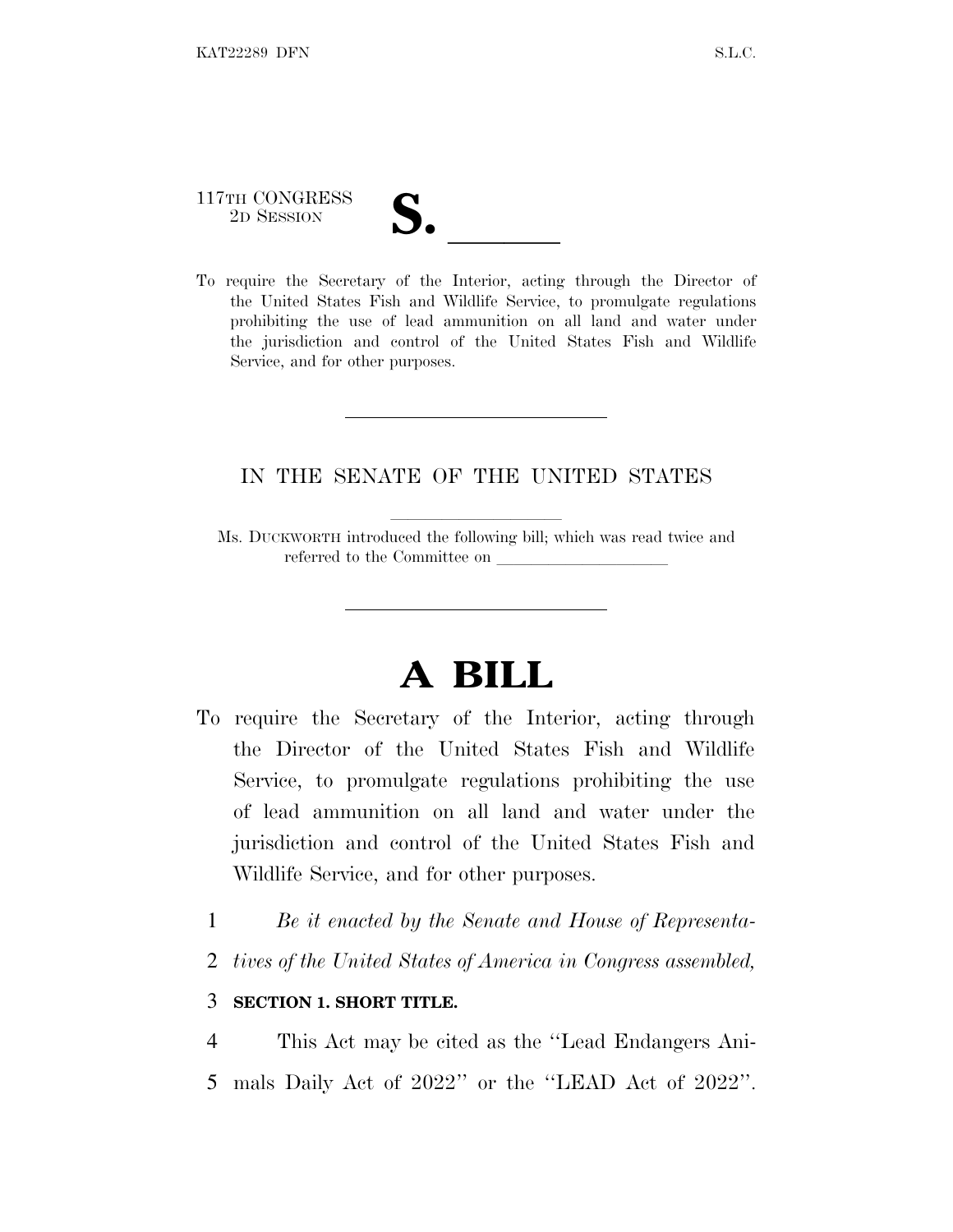### **SEC. 2. FINDINGS.**

| $\overline{2}$ | Congress finds that—                                   |
|----------------|--------------------------------------------------------|
| 3              | $(1)$ in 1991, the United States Fish and Wild-        |
| $\overline{4}$ | life Service required the use of nontoxic ammunition   |
| 5              | for all waterfowl hunting;                             |
| 6              | (2) research has shown that the presence of            |
| 7              | lead in the environment poses a threat to human        |
| 8              | and wildlife health;                                   |
| 9              | (3) the Environmental Protection Agency has            |
| 10             | determined that lead—                                  |
| 11             | $(A)$ is toxic to humans and animals; and              |
| 12             | (B) can negatively affect nearly every                 |
| 13             | organ and system in the human body, including          |
| 14             | the heart, bones, intestines, kidneys, and repro-      |
| 15             | ductive and nervous systems;                           |
| 16             | (4) lead exposure interferes with the develop-         |
| 17             | ment of the nervous system and is therefore particu-   |
| 18             | larly toxic to children, causing potentially permanent |
| 19             | learning and behavioral disorders;                     |
| 20             | $(5)$ lead is a potent neurotoxin, for which no        |
| 21             | safe exposure level exists for humans;                 |
| 22             | $(6)$ the use of lead has been outlawed in, and        |
| 23             | removed from, paint, gasoline, children's toys, and    |
| 24             | many other items for the purpose of protecting         |
| 25             | human health and wildlife;                             |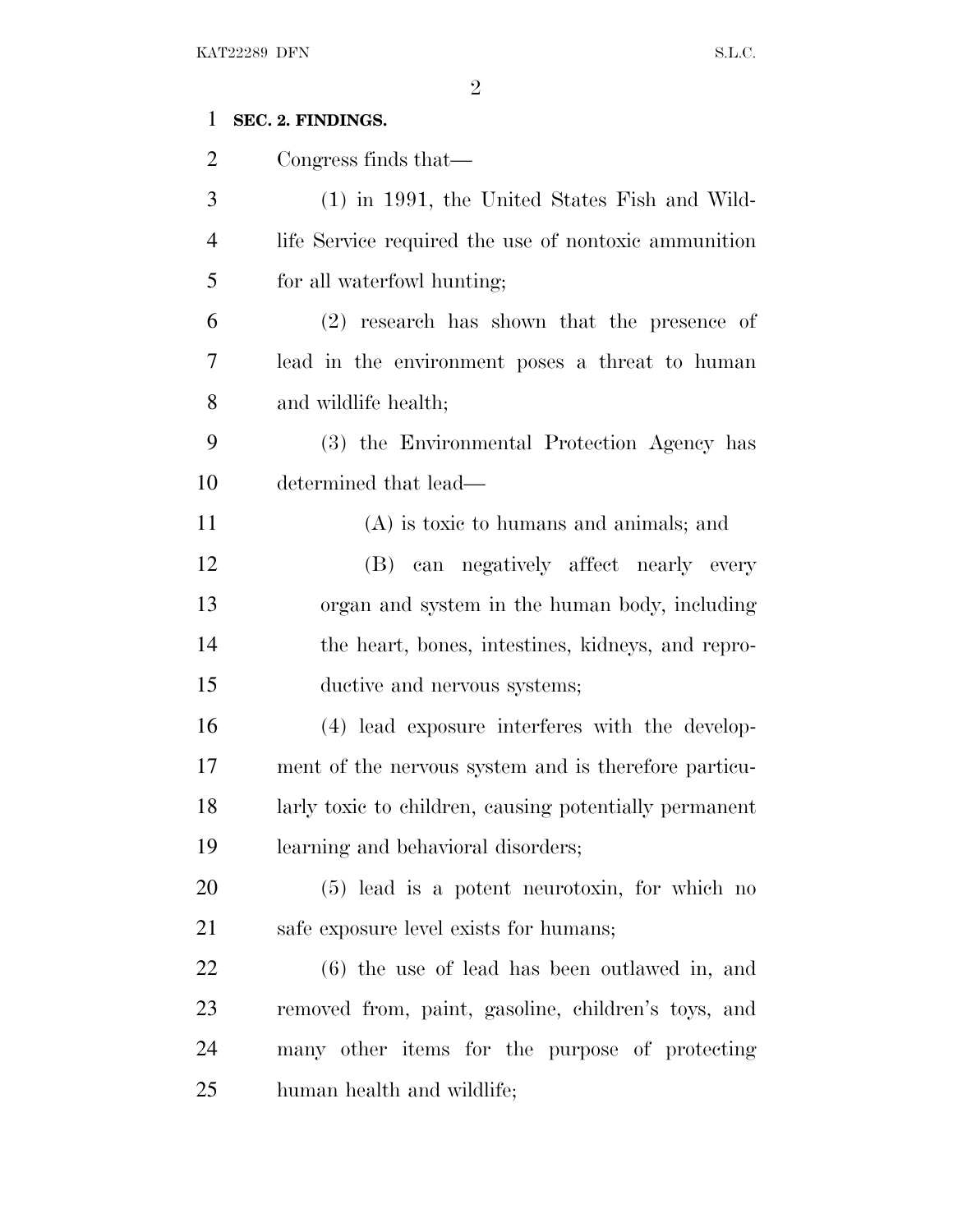| $\mathbf{1}$   | (7) wildlife, including species listed as threat-    |
|----------------|------------------------------------------------------|
| $\overline{2}$ | ened or endangered under the Endangered Species      |
| 3              | Act of 1973 (16 U.S.C. 1531 et seq.), is at risk of  |
| $\overline{4}$ | lead toxicosis through the ingestion of lead ammuni- |
| 5              | tion either—                                         |
| 6              | (A) directly, by ingesting lead from spent           |
| 7              | ballistic materials while foraging; or               |
| 8              | (B) indirectly, by scavenging carcasses and          |
| 9              | viscera left by hunters;                             |
| 10             | (8) lead may pollute soil and water around out-      |
| 11             | door shooting ranges;                                |
| 12             | (9) lead ammunition endangers human food             |
| 13             | supplies;                                            |
| 14             | (10) dairy and beef cattle have developed lead       |
| 15             | poisoning after feeding in areas where spent lead    |
| 16             | ammunition has accumulated;                          |
| 17             | (11) in addition to contaminating dairy and          |
| 18             | beef cattle, spent lead ammunition can also contami- |
| 19             | nate crops, vegetation, and waterways;               |
| <b>20</b>      | (12) humans are at risk of lead toxicosis            |
| 21             | through the consumption of game meat harvested       |
| 22             | with lead ammunition;                                |
| 23             | (13) alternatives to lead ammunition are readily     |
| 24             | available, and studies have shown that nonlead am-   |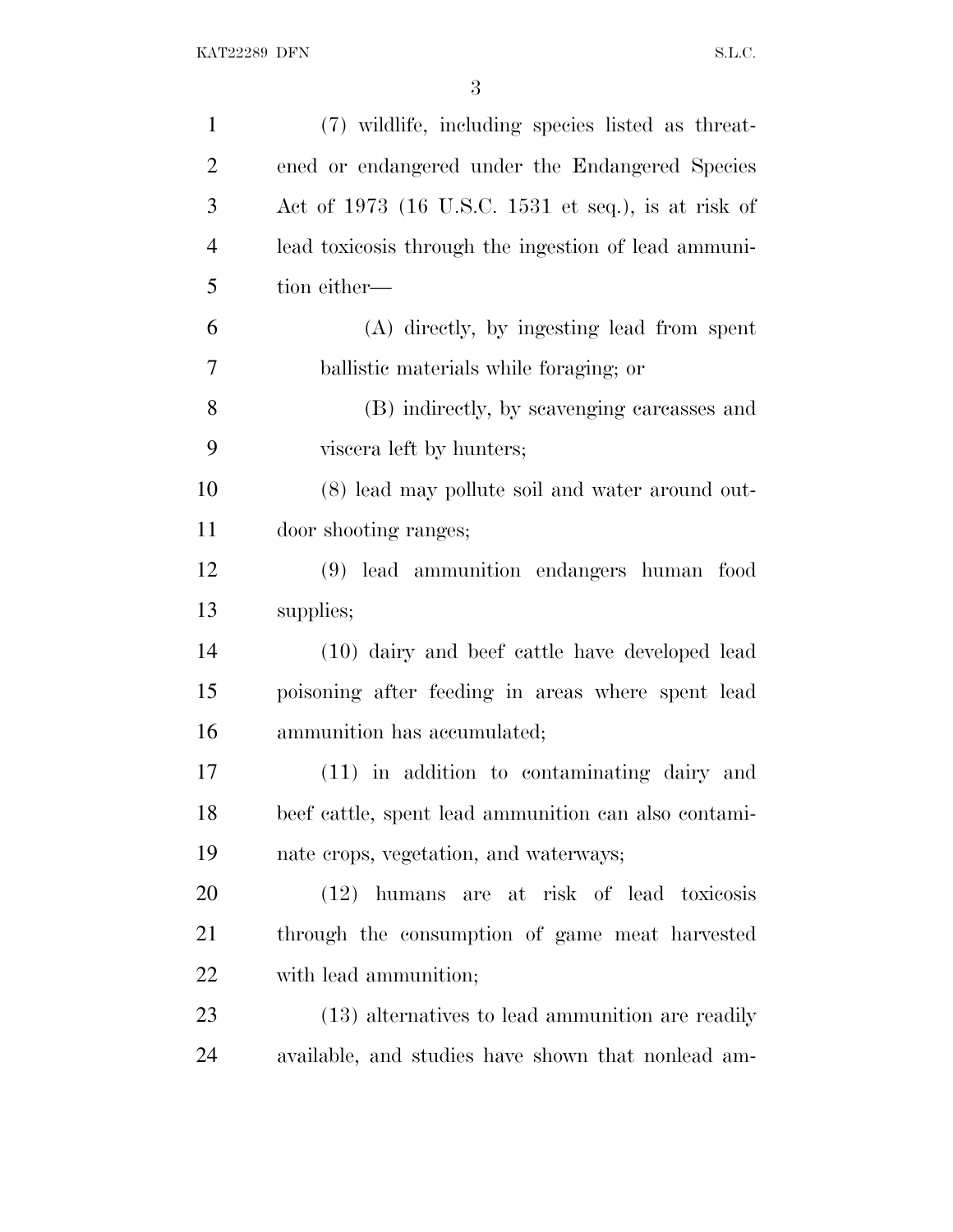KAT22289 DFN S.L.C.

| $\mathbf{1}$   | munition performs just as well as lead-based ammu-        |
|----------------|-----------------------------------------------------------|
| $\overline{2}$ | nition; and                                               |
| 3              | $(14)$ in January 2017, the outgoing Director of          |
| $\overline{4}$ | the United States Fish and Wildlife Service issued        |
| 5              | Director's Order 219, which was repealed in March         |
| 6              | 2017 by the Principal Deputy Director of the United       |
| 7              | States Fish and Wildlife Service.                         |
| 8              | SEC. 3. LEAD AMMUNITION PROHIBITION.                      |
| 9              | (a) DEFINITIONS.—In this section:                         |
| 10             | (1) AMMUNITION.—The term "ammunition"                     |
| 11             | means any bullet, ball, sabot, slug, buckshot, shot,      |
| 12             | pellet, or other projectile that is expelled from a fire- |
| 13             | arm through a barrel by force.                            |
| 14             | (2) DIRECTOR.—The term "Director" means                   |
| 15             | the Director of the United States Fish and Wildlife       |
| 16             | Service.                                                  |
| 17             | (3) EXPLOSIVE.—The term "explosive" has the               |
| 18             | meaning given the term in section $844(j)$ of title 18,   |
| 19             | United States Code.                                       |
| 20             | (4) FIREARM.—The term "firearm" means a                   |
| 21             | weapon that expels ammunition by way of an explo-         |
| 22             | sive or compressed air.                                   |
| 23             | (5) NONLEAD AMMUNITION.—                                  |
| 24             | (A) IN GENERAL.—The term "nonlead am-                     |
| 25             | munition" means ammunition in which there is              |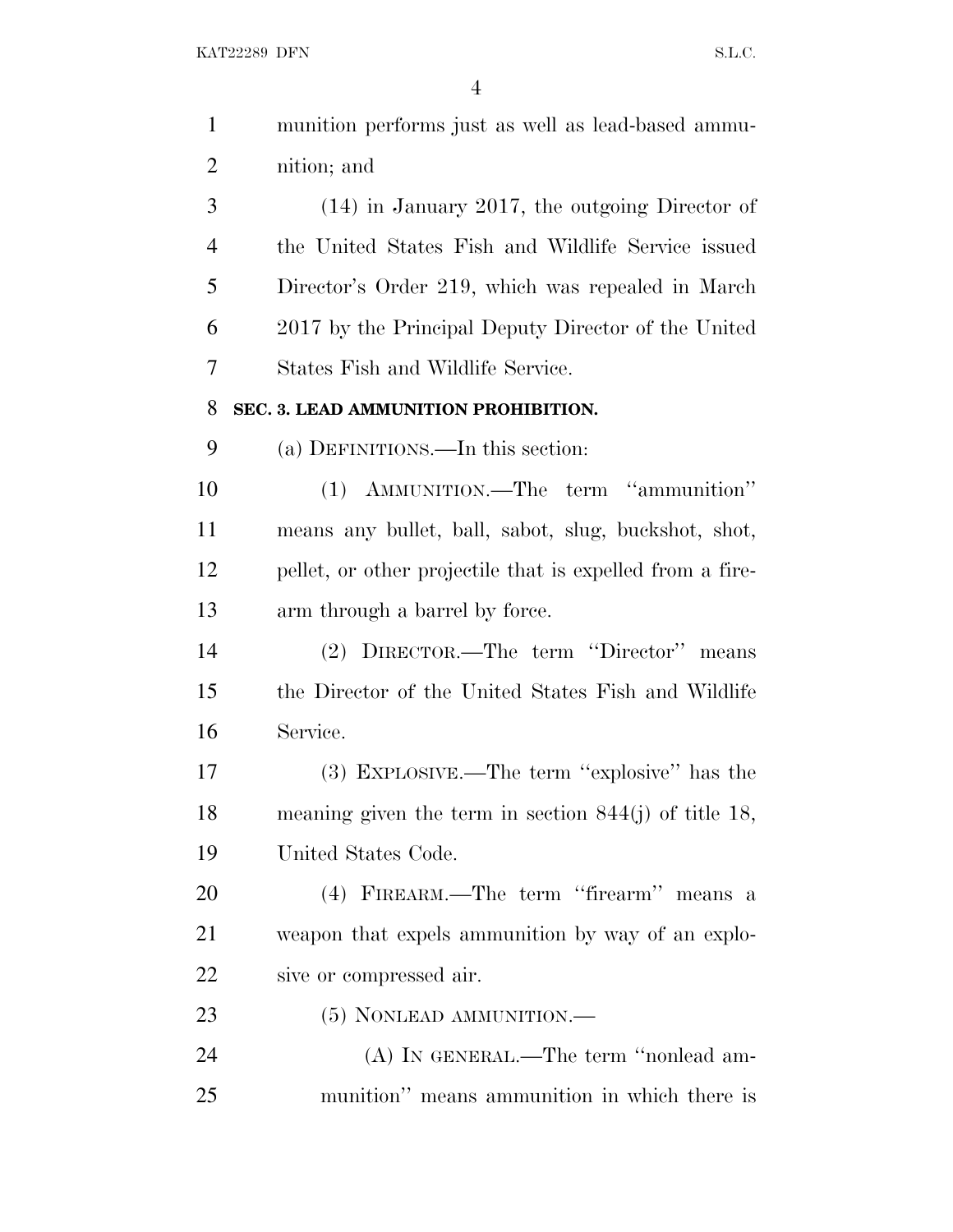| $\mathbf{1}$   | no lead content, excluding the presence of trace            |
|----------------|-------------------------------------------------------------|
| $\overline{2}$ | amounts of lead.                                            |
| 3              | (B) TRACE AMOUNTS.—For purposes of                          |
| $\overline{4}$ | subparagraph $(A)$ , the term "trace amounts"               |
| 5              | means 1 percent or less by weight of the total              |
| 6              | weight of the ammunition.                                   |
| 7              | (6) SECRETARY.—The term "Secretary" means                   |
| 8              | the Secretary of the Interior.                              |
| 9              | (b) PROHIBITION.—Not later than 1 year after the            |
| 10             | date of enactment of this Act, and in accordance with sub-  |
| 11             | sections (c) through (e), the Secretary, acting through the |
| 12             | Director, shall promulgate regulations prohibiting the dis- |
| 13             | charge of a firearm that uses ammunition, other than        |
| 14             | nonlead ammunition included on the list developed and up-   |
| 15             | dated in accordance with subsection (c), on all land and    |
| 16             | water under the jurisdiction and control of the United      |
| 17             | States Fish and Wildlife Service.                           |
| 18             | (c) ACCEPTABLE NONLEAD AMMUNITION.-The Di-                  |
| 19             | rector, in consultation with State and Tribal governments,  |
| 20             | shall develop and annually update a list of nonlead ammu-   |
| 21             | nition.                                                     |
| 22             | (d)<br>EXCEPTIONS.—The regulations promulgated              |
|                |                                                             |

 under subsection (b) shall provide that the prohibition de-scribed in that subsection shall not apply—